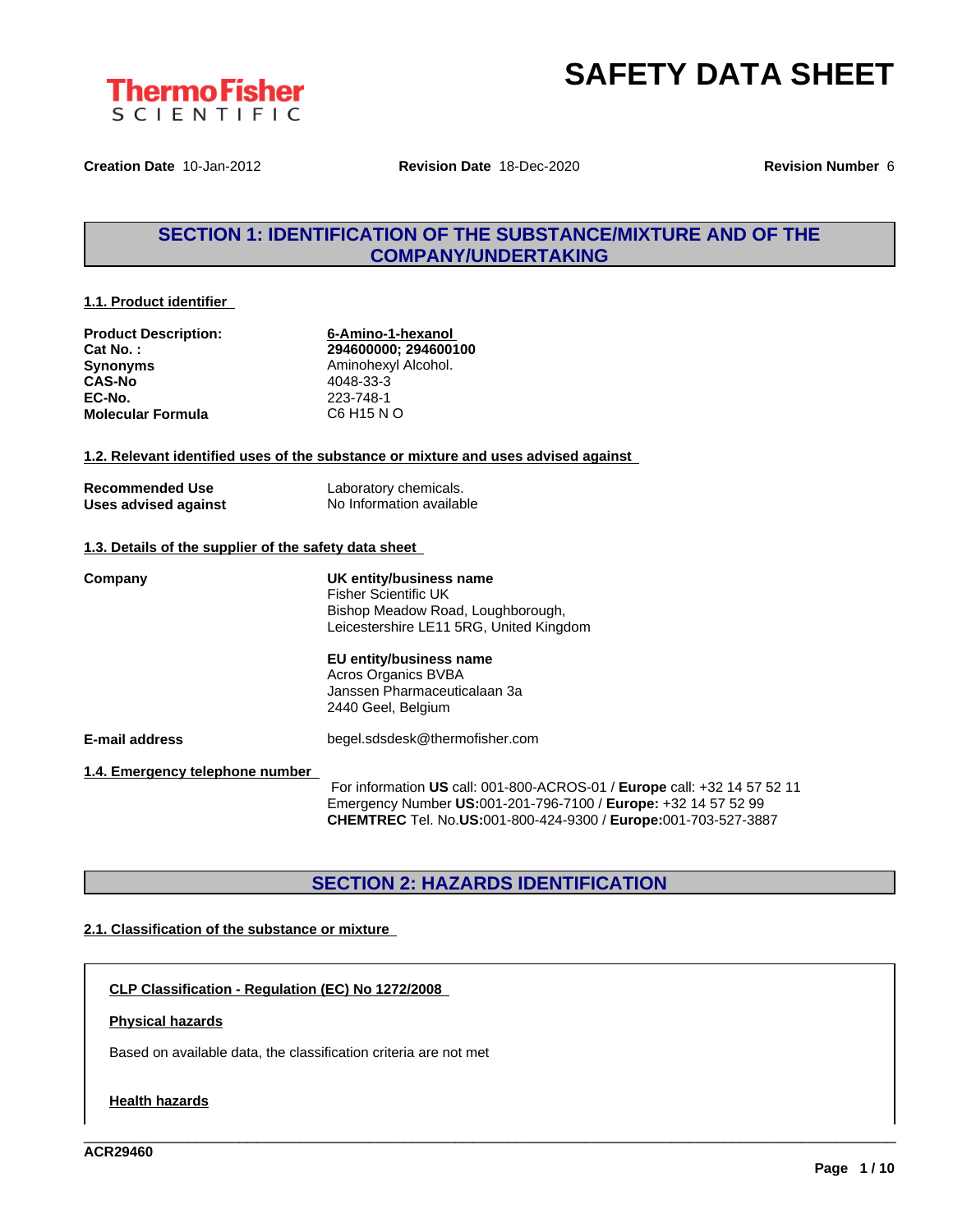$\_$  ,  $\_$  ,  $\_$  ,  $\_$  ,  $\_$  ,  $\_$  ,  $\_$  ,  $\_$  ,  $\_$  ,  $\_$  ,  $\_$  ,  $\_$  ,  $\_$  ,  $\_$  ,  $\_$  ,  $\_$  ,  $\_$  ,  $\_$  ,  $\_$  ,  $\_$  ,  $\_$  ,  $\_$  ,  $\_$  ,  $\_$  ,  $\_$  ,  $\_$  ,  $\_$  ,  $\_$  ,  $\_$  ,  $\_$  ,  $\_$  ,  $\_$  ,  $\_$  ,  $\_$  ,  $\_$  ,  $\_$  ,  $\_$  ,

#### **6-Amino-1-hexanol Revision Date** 18-Dec-2020

Skin Corrosion/Irritation Category 2 (H315) Serious Eye Damage/Eye Irritation **Category 2 (H319)** Category 2 (H319) Specific target organ toxicity - (single exposure) Category 3 (H335)

#### **Environmental hazards**

Based on available data, the classification criteria are not met

*Full text of Hazard Statements: see section 16*

#### **2.2. Label elements**



**Signal Word Warning**

### **Hazard Statements**

- H315 Causes skin irritation
- H319 Causes serious eye irritation
- H335 May cause respiratory irritation

#### **Precautionary Statements**

P302 + P352 - IF ON SKIN: Wash with plenty of soap and water

P337 + P313 - If eye irritation persists: Get medical advice/attention

- P304 + P340 IF INHALED: Remove victim to fresh air and keep at rest in a position comfortable for breathing
- P312 Call a POISON CENTER or doctor/physician if you feel unwell

P280 - Wear protective gloves/protective clothing/eye protection/face protection

P332 + P313 - If skin irritation occurs: Get medical advice/attention

#### **2.3. Other hazards**

# **SECTION 3: COMPOSITION/INFORMATION ON INGREDIENTS**

#### **3.1. Substances**

| <b>Component</b>  | <b>CAS-No</b> | EC-No.            | Weight % | CLP Classification - Regulation (EC) No<br>1272/2008            |
|-------------------|---------------|-------------------|----------|-----------------------------------------------------------------|
| 6-Aminohexan-1-ol | 4048-33-3     | EEC No. 223-748-1 | >95      | STOT SE 3 (H335)<br>Skin Irrit. 2 (H315)<br>Eye Irrit. 2 (H319) |

\_\_\_\_\_\_\_\_\_\_\_\_\_\_\_\_\_\_\_\_\_\_\_\_\_\_\_\_\_\_\_\_\_\_\_\_\_\_\_\_\_\_\_\_\_\_\_\_\_\_\_\_\_\_\_\_\_\_\_\_\_\_\_\_\_\_\_\_\_\_\_\_\_\_\_\_\_\_\_\_\_\_\_\_\_\_\_\_\_\_\_\_\_\_

*Full text of Hazard Statements: see section 16*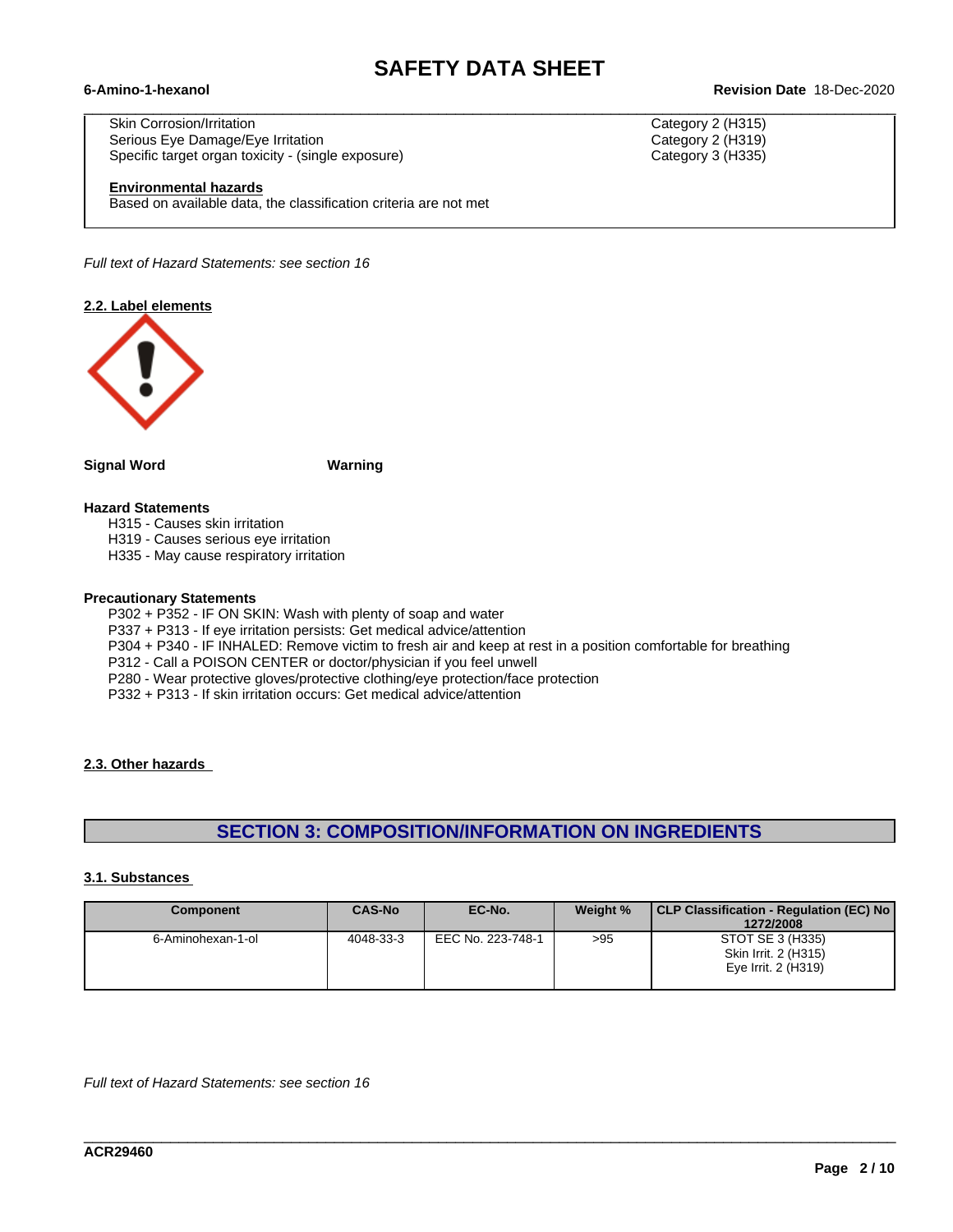### **SECTION 4: FIRST AID MEASURES**

 $\overline{\phantom{a}}$  , and the contribution of the contribution of the contribution of the contribution of the contribution of the contribution of the contribution of the contribution of the contribution of the contribution of the

#### **4.1. Description of first aid measures**

| <b>General Advice</b>                                                 | If symptoms persist, call a physician.                                                                                                              |  |  |
|-----------------------------------------------------------------------|-----------------------------------------------------------------------------------------------------------------------------------------------------|--|--|
| <b>Eye Contact</b>                                                    | Rinse immediately with plenty of water, also under the eyelids, for at least 15 minutes. Get<br>medical attention.                                  |  |  |
| <b>Skin Contact</b>                                                   | Wash off immediately with plenty of water for at least 15 minutes. If skin irritation persists,<br>call a physician.                                |  |  |
| <b>Ingestion</b>                                                      | Clean mouth with water and drink afterwards plenty of water. Get medical attention if<br>symptoms occur.                                            |  |  |
| <b>Inhalation</b>                                                     | Remove to fresh air. If not breathing, give artificial respiration. Get medical attention if<br>symptoms occur.                                     |  |  |
| <b>Self-Protection of the First Aider</b>                             | Ensure that medical personnel are aware of the material(s) involved, take precautions to<br>protect themselves and prevent spread of contamination. |  |  |
| 10 Meethod at the communication of all also bell except and delegated |                                                                                                                                                     |  |  |

**4.2. Most important symptoms and effects, both acute and delayed**

None reasonably foreseeable.

### **4.3. Indication of any immediate medical attention and special treatment needed**

**Notes to Physician** Treat symptomatically.

**SECTION 5: FIREFIGHTING MEASURES**

### **5.1. Extinguishing media**

#### **Suitable Extinguishing Media** Water spray. Carbon dioxide (CO<sub>2</sub>). Dry chemical. Chemical foam.

**Extinguishing media which must not be used for safety reasons**

No information available.

#### **5.2. Special hazards arising from the substance or mixture**

Thermal decomposition can lead to release of irritating gases and vapors.

#### **Hazardous Combustion Products**

Nitrogen oxides (NOx), Carbon monoxide (CO), Carbon dioxide (CO2).

### **5.3. Advice for firefighters**

As in any fire, wear self-contained breathing apparatus pressure-demand, MSHA/NIOSH (approved or equivalent) and full protective gear.

### **SECTION 6: ACCIDENTAL RELEASE MEASURES**

\_\_\_\_\_\_\_\_\_\_\_\_\_\_\_\_\_\_\_\_\_\_\_\_\_\_\_\_\_\_\_\_\_\_\_\_\_\_\_\_\_\_\_\_\_\_\_\_\_\_\_\_\_\_\_\_\_\_\_\_\_\_\_\_\_\_\_\_\_\_\_\_\_\_\_\_\_\_\_\_\_\_\_\_\_\_\_\_\_\_\_\_\_\_

### **6.1. Personal precautions, protective equipment and emergency procedures**

Ensure adequate ventilation. Use personal protective equipment as required. Avoid dust formation.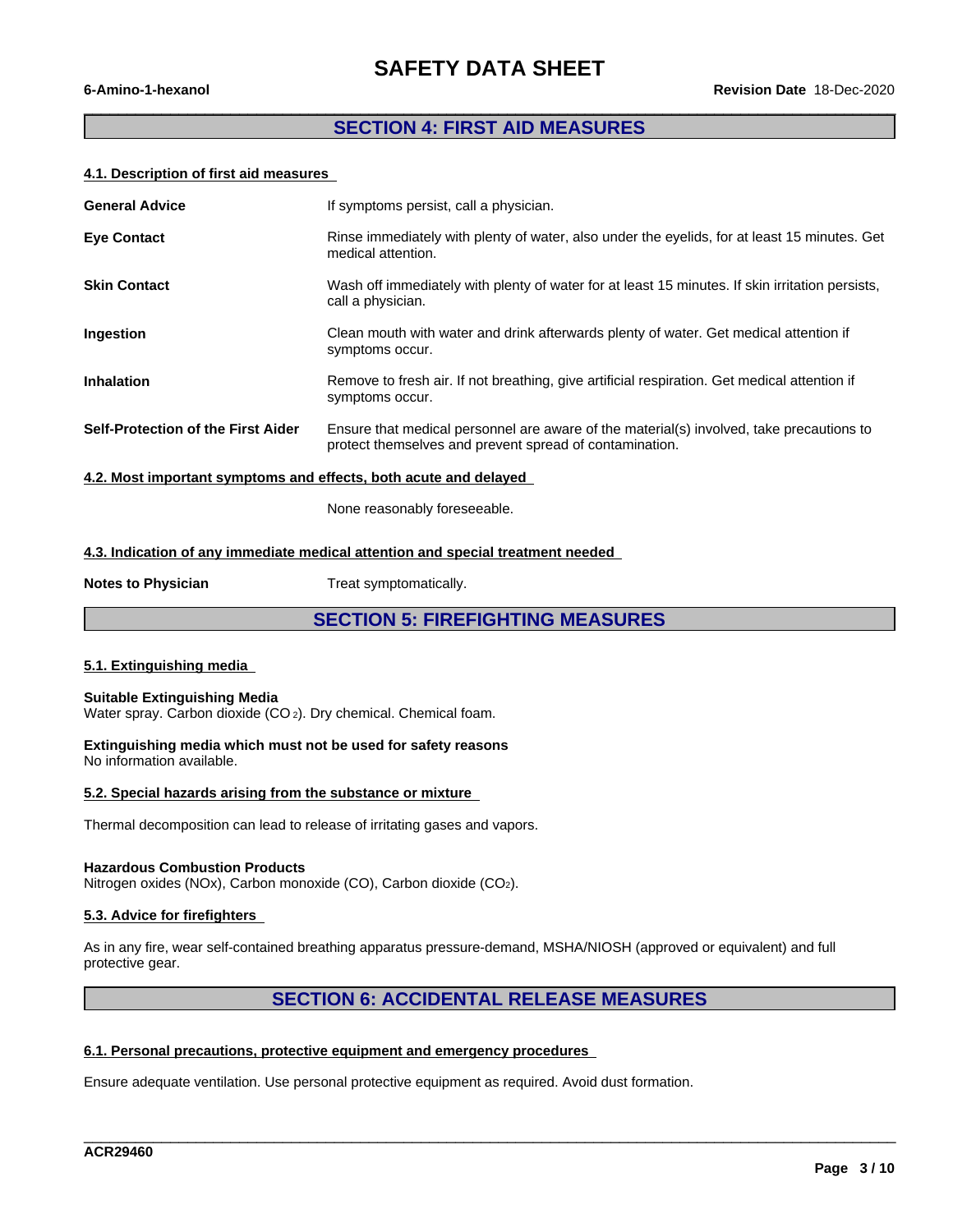$\_$  ,  $\_$  ,  $\_$  ,  $\_$  ,  $\_$  ,  $\_$  ,  $\_$  ,  $\_$  ,  $\_$  ,  $\_$  ,  $\_$  ,  $\_$  ,  $\_$  ,  $\_$  ,  $\_$  ,  $\_$  ,  $\_$  ,  $\_$  ,  $\_$  ,  $\_$  ,  $\_$  ,  $\_$  ,  $\_$  ,  $\_$  ,  $\_$  ,  $\_$  ,  $\_$  ,  $\_$  ,  $\_$  ,  $\_$  ,  $\_$  ,  $\_$  ,  $\_$  ,  $\_$  ,  $\_$  ,  $\_$  ,  $\_$  ,

#### **6.2. Environmental precautions**

Should not be released into the environment.

### **6.3. Methods and material for containment and cleaning up**

Sweep up and shovel into suitable containers for disposal. Keep in suitable, closed containers for disposal.

#### **6.4. Reference to other sections**

Refer to protective measures listed in Sections 8 and 13.

### **SECTION 7: HANDLING AND STORAGE**

#### **7.1. Precautions for safe handling**

Wear personal protective equipment/face protection. Ensure adequate ventilation. Do not get in eyes, on skin, or on clothing. Avoid ingestion and inhalation. Avoid dust formation.

#### **Hygiene Measures**

Handle in accordance with good industrial hygiene and safety practice. Keep away from food, drink and animal feeding stuffs. Do not eat, drink or smoke when using this product. Remove and wash contaminated clothing and gloves, including the inside, before re-use. Wash hands before breaks and after work.

#### **7.2. Conditions for safe storage, including any incompatibilities**

Keep container tightly closed in a dry and well-ventilated place. Protect from moisture.

**Technical Rules for Hazardous Substances (TRGS) 510 Storage Class (LGK) (Germany)** Class 11

#### **7.3. Specific end use(s)**

Use in laboratories

## **SECTION 8: EXPOSURE CONTROLS/PERSONAL PROTECTION**

#### **8.1. Control parameters**

#### **Exposure limits**

This product, as supplied, does not contain any hazardous materials with occupational exposure limits established by the region specific regulatory bodies

#### **Biological limit values**

This product, as supplied, does not contain any hazardous materials with biological limits established by the region specific regulatory bodies

#### **Monitoring methods**

BS EN 14042:2003 Title Identifier: Workplace atmospheres. Guide for the application and use of procedures for the assessment of exposure to chemical and biological agents.

\_\_\_\_\_\_\_\_\_\_\_\_\_\_\_\_\_\_\_\_\_\_\_\_\_\_\_\_\_\_\_\_\_\_\_\_\_\_\_\_\_\_\_\_\_\_\_\_\_\_\_\_\_\_\_\_\_\_\_\_\_\_\_\_\_\_\_\_\_\_\_\_\_\_\_\_\_\_\_\_\_\_\_\_\_\_\_\_\_\_\_\_\_\_

MDHS14/3 General methods for sampling and gravimetric analysis of respirable and inhalable dust

**Derived No Effect Level (DNEL)** No information available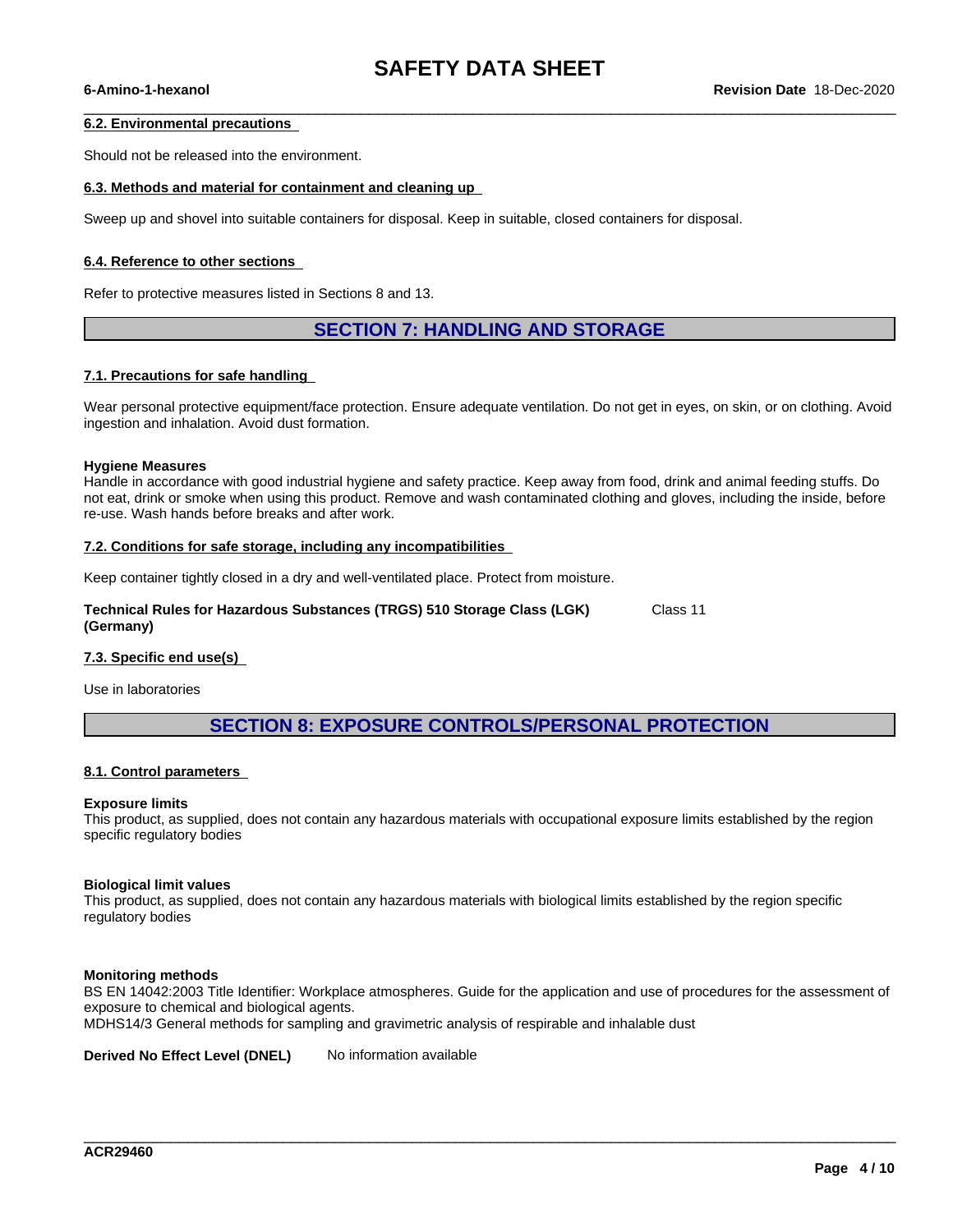**6-Amino-1-hexanol Revision Date** 18-Dec-2020

| Route of exposure | Acute effects (local) | <b>Acute effects</b><br>(systemic) | <b>Chronic effects</b><br>(local) | <b>Chronic effects</b><br>(systemic) |
|-------------------|-----------------------|------------------------------------|-----------------------------------|--------------------------------------|
| Oral              |                       |                                    |                                   |                                      |
| <b>Dermal</b>     |                       |                                    |                                   |                                      |
| <b>Inhalation</b> |                       |                                    |                                   |                                      |

**Predicted No Effect Concentration** No information available. **(PNEC)**

#### **8.2. Exposure controls**

#### **Engineering Measures**

Ensure that eyewash stations and safety showers are close to the workstation location.

Wherever possible, engineering control measures such as the isolation or enclosure of the process, the introduction of process or equipment changes to minimise release or contact, and the use of properly designed ventilation systems, should be adopted to control hazardous materials at source

### **Personal protective equipment**

| <b>Eve Protection</b> |  |
|-----------------------|--|
|-----------------------|--|

Goggles (European standard - EN 166)

**Hand Protection** Protective gloves

|--|

Inspect gloves before use.

Please observe the instructions regarding permeability and breakthrough time which are provided by the supplier of the gloves. (Refer to manufacturer/supplier for information)

Ensure gloves are suitable for the task: Chemical compatability, Dexterity, Operational conditions, User susceptibility, e.g. sensitisation effects, also take into consideration the specific local conditions under which the product is used, such as the danger of cuts, abrasion.

Remove gloves with care avoiding skin contamination.

| <b>Respiratory Protection</b> | No protective equipment is needed under normal use conditions.                                                                                         |
|-------------------------------|--------------------------------------------------------------------------------------------------------------------------------------------------------|
| Large scale/emergency use     | Use a NIOSH/MSHA or European Standard EN 136 approved respirator if exposure limits<br>are exceeded or if irritation or other symptoms are experienced |
| Small scale/Laboratory use    | Maintain adequate ventilation                                                                                                                          |

**Environmental exposure controls** No information available.

### **SECTION 9: PHYSICAL AND CHEMICAL PROPERTIES**

\_\_\_\_\_\_\_\_\_\_\_\_\_\_\_\_\_\_\_\_\_\_\_\_\_\_\_\_\_\_\_\_\_\_\_\_\_\_\_\_\_\_\_\_\_\_\_\_\_\_\_\_\_\_\_\_\_\_\_\_\_\_\_\_\_\_\_\_\_\_\_\_\_\_\_\_\_\_\_\_\_\_\_\_\_\_\_\_\_\_\_\_\_\_

#### **9.1. Information on basic physical and chemical properties**

| <b>Physical State</b> | Solid             |
|-----------------------|-------------------|
| Appearance            | Light yellow      |
| Odor                  | <b>Odorless</b>   |
| <b>Odor Threshold</b> | No data available |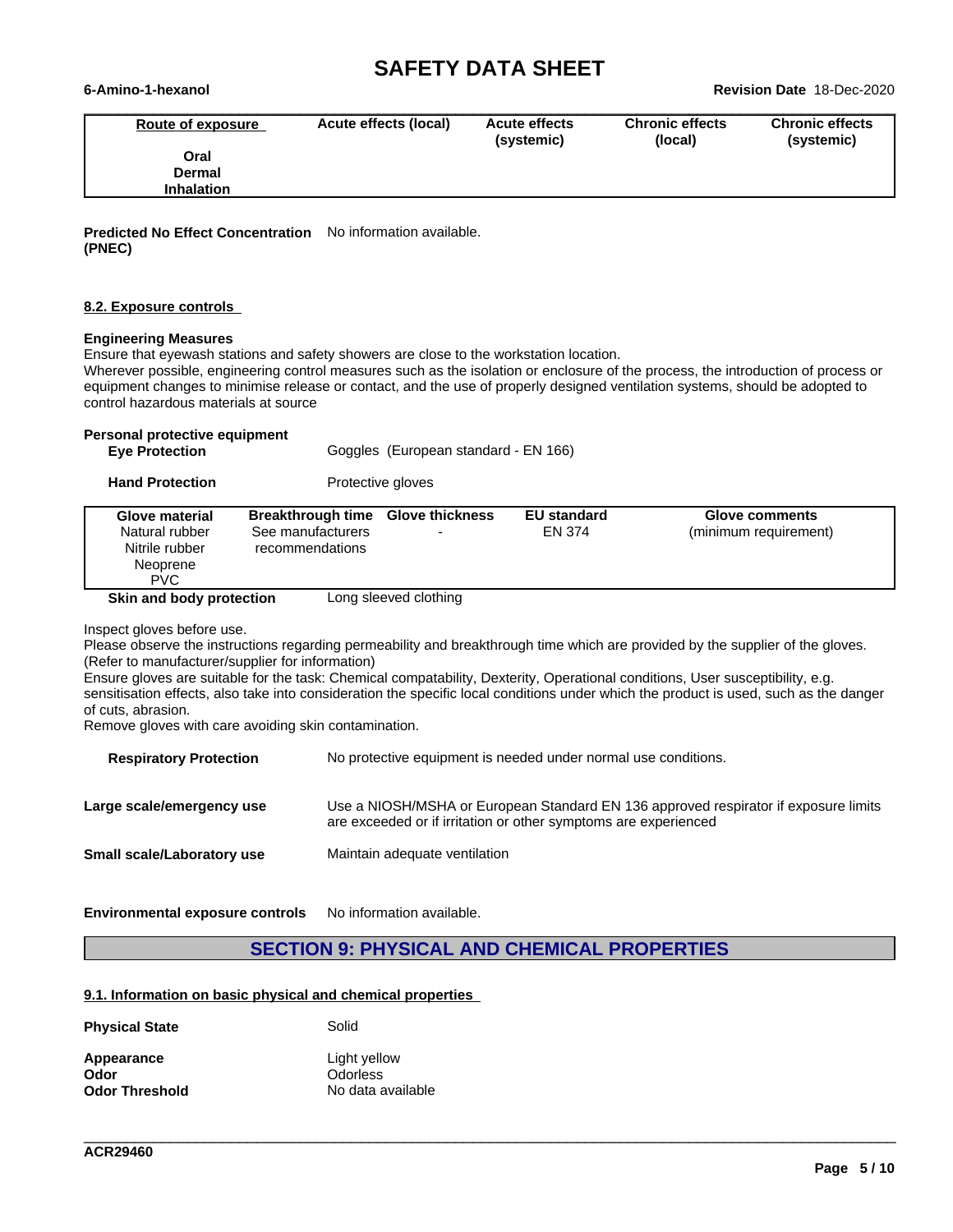| <b>Melting Point/Range</b>                     | 53 - 58 °C / 127.4 - 136.4 °F |                                          |
|------------------------------------------------|-------------------------------|------------------------------------------|
| <b>Softening Point</b>                         | No data available             |                                          |
| <b>Boiling Point/Range</b>                     | 233 - 140 °C / 451.4 - 284 °F | @ 760 mmHg                               |
| <b>Flammability (liquid)</b>                   | Not applicable                | Solid                                    |
| <b>Flammability (solid,gas)</b>                | No information available      |                                          |
| <b>Explosion Limits</b>                        | Lower 1.7                     |                                          |
|                                                | Upper 8                       |                                          |
| <b>Flash Point</b>                             | 133 °C / 271.4 °F             | <b>Method -</b> No information available |
| <b>Autoignition Temperature</b>                | 305 °C / 581 °F               |                                          |
| <b>Decomposition Temperature</b>               | No data available             |                                          |
| рH                                             | No information available      |                                          |
| Viscosity                                      | Not applicable                | Solid                                    |
| <b>Water Solubility</b>                        | Soluble                       |                                          |
| Solubility in other solvents                   | No information available      |                                          |
| <b>Partition Coefficient (n-octanol/water)</b> |                               |                                          |
| <b>Vapor Pressure</b>                          | No data available             |                                          |
| Density / Specific Gravity                     | No data available             |                                          |
| <b>Bulk Density</b>                            | No data available             |                                          |
| <b>Vapor Density</b>                           | Not applicable                | Solid                                    |
| <b>Particle characteristics</b>                | No data available             |                                          |
|                                                |                               |                                          |
| 9.2. Other information                         |                               |                                          |
| -- - - - - -                                   | $\cdots$                      |                                          |

| Molecular Formula       | C6 H15 N O             |
|-------------------------|------------------------|
| Molecular Weight        | 117 19                 |
| <b>Evaporation Rate</b> | Not applicable - Solid |

# **SECTION 10: STABILITY AND REACTIVITY**

| 10.1. Reactivity                                              | None known, based on information available                 |  |  |
|---------------------------------------------------------------|------------------------------------------------------------|--|--|
| 10.2. Chemical stability                                      | Hygroscopic.                                               |  |  |
| 10.3. Possibility of hazardous reactions                      |                                                            |  |  |
| <b>Hazardous Polymerization</b><br><b>Hazardous Reactions</b> | No information available.<br>None under normal processing. |  |  |
| 10.4. Conditions to avoid                                     | Incompatible products. Exposure to moist air or water.     |  |  |
| 10.5. Incompatible materials                                  | Acids. Strong oxidizing agents.                            |  |  |

**10.6. Hazardous decomposition products**

Nitrogen oxides (NOx). Carbon monoxide (CO). Carbon dioxide (CO2).

\_\_\_\_\_\_\_\_\_\_\_\_\_\_\_\_\_\_\_\_\_\_\_\_\_\_\_\_\_\_\_\_\_\_\_\_\_\_\_\_\_\_\_\_\_\_\_\_\_\_\_\_\_\_\_\_\_\_\_\_\_\_\_\_\_\_\_\_\_\_\_\_\_\_\_\_\_\_\_\_\_\_\_\_\_\_\_\_\_\_\_\_\_\_

## **SECTION 11: TOXICOLOGICAL INFORMATION**

### **11.1. Information on hazard classes as defined in Regulation (EC) No 1272/2008**

**Product Information** No acute toxicity information is available for this product

**(a) acute toxicity;**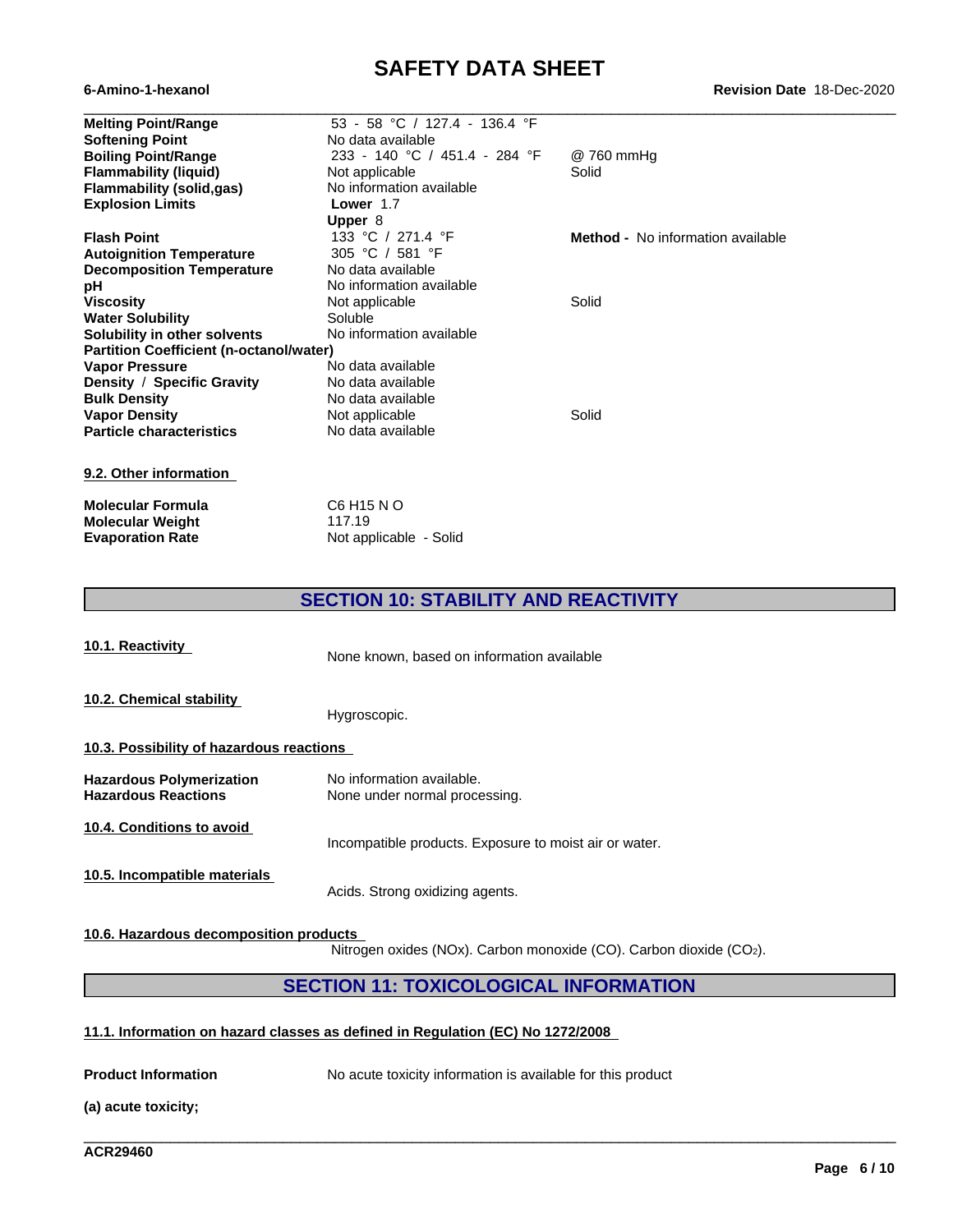| Oral                                      | No data available                                         |  |  |  |  |  |  |
|-------------------------------------------|-----------------------------------------------------------|--|--|--|--|--|--|
| <b>Dermal</b>                             | No data available                                         |  |  |  |  |  |  |
| <b>Inhalation</b>                         | No data available                                         |  |  |  |  |  |  |
| <b>Toxicology data for the components</b> |                                                           |  |  |  |  |  |  |
| (b) skin corrosion/irritation;            | Category 2                                                |  |  |  |  |  |  |
| (c) serious eye damage/irritation;        | Category 2                                                |  |  |  |  |  |  |
| (d) respiratory or skin sensitization;    |                                                           |  |  |  |  |  |  |
| <b>Respiratory</b>                        | No data available                                         |  |  |  |  |  |  |
| Skin                                      | No data available                                         |  |  |  |  |  |  |
| (e) germ cell mutagenicity;               | No data available                                         |  |  |  |  |  |  |
| (f) carcinogenicity;                      | No data available                                         |  |  |  |  |  |  |
|                                           | There are no known carcinogenic chemicals in this product |  |  |  |  |  |  |
|                                           |                                                           |  |  |  |  |  |  |
|                                           |                                                           |  |  |  |  |  |  |
| (g) reproductive toxicity;                | No data available                                         |  |  |  |  |  |  |
|                                           |                                                           |  |  |  |  |  |  |

**(h) STOT-single exposure;** Category 3

**Results / Target organs** Respiratory system.

**(i) STOT-repeated exposure;** No data available

**Target Organs** No information available.

**(j)** aspiration hazard; Not applicable Solid **Other Adverse Effects** The toxicological properties have not been fully investigated.

**Symptoms / effects,both acute and** No information available. **delayed**

**11.2. Information on other hazards**

**Endocrine Disrupting Properties** Assess endocrine disrupting properties for human health. This product does not contain any known or suspected endocrine disruptors.

## **SECTION 12: ECOLOGICAL INFORMATION**

**12.1. Toxicity**

**Ecotoxicity effects** Contains no substances known to be hazardous to the environment or that are not degradable in waste water treatment plants.

\_\_\_\_\_\_\_\_\_\_\_\_\_\_\_\_\_\_\_\_\_\_\_\_\_\_\_\_\_\_\_\_\_\_\_\_\_\_\_\_\_\_\_\_\_\_\_\_\_\_\_\_\_\_\_\_\_\_\_\_\_\_\_\_\_\_\_\_\_\_\_\_\_\_\_\_\_\_\_\_\_\_\_\_\_\_\_\_\_\_\_\_\_\_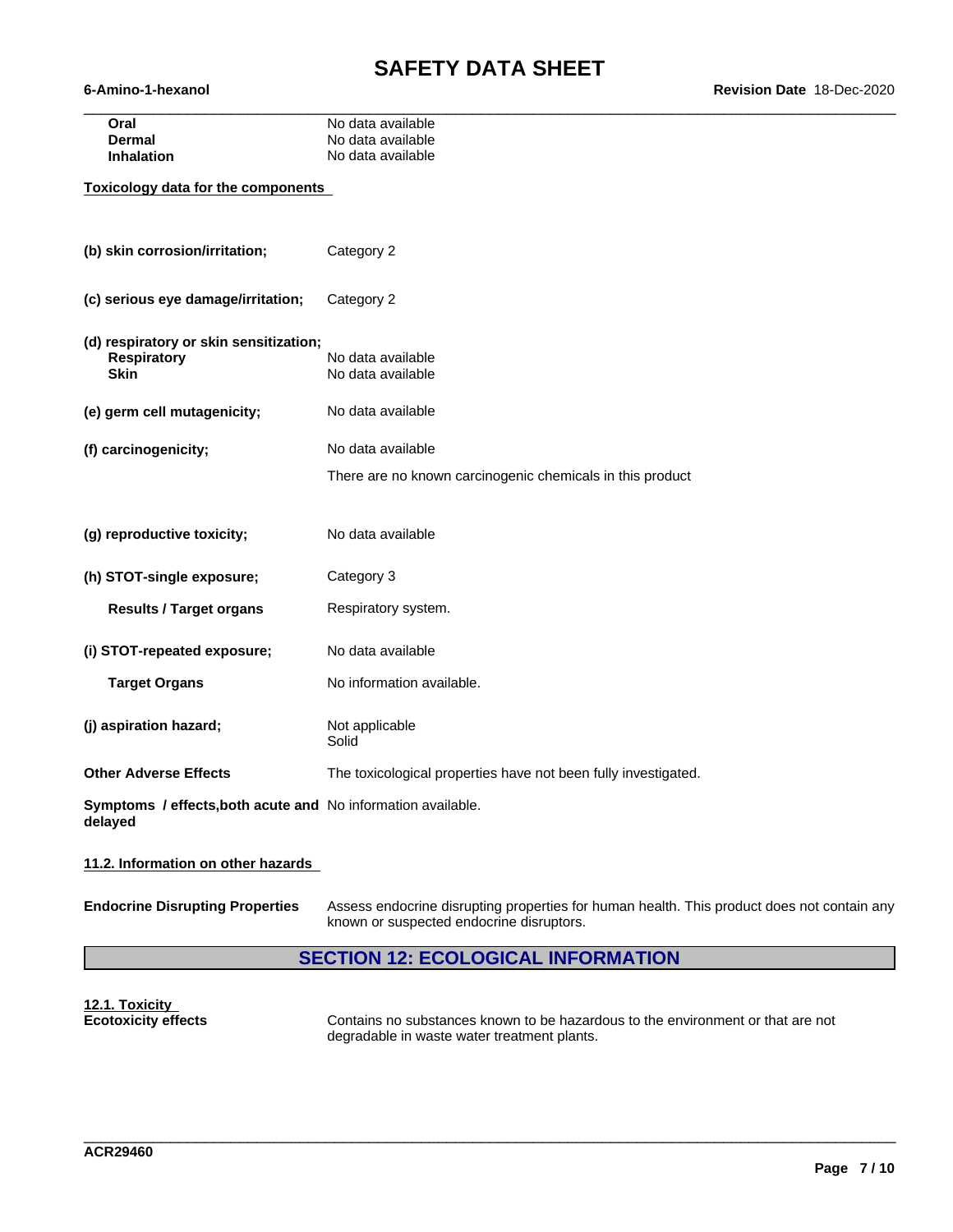$\_$  ,  $\_$  ,  $\_$  ,  $\_$  ,  $\_$  ,  $\_$  ,  $\_$  ,  $\_$  ,  $\_$  ,  $\_$  ,  $\_$  ,  $\_$  ,  $\_$  ,  $\_$  ,  $\_$  ,  $\_$  ,  $\_$  ,  $\_$  ,  $\_$  ,  $\_$  ,  $\_$  ,  $\_$  ,  $\_$  ,  $\_$  ,  $\_$  ,  $\_$  ,  $\_$  ,  $\_$  ,  $\_$  ,  $\_$  ,  $\_$  ,  $\_$  ,  $\_$  ,  $\_$  ,  $\_$  ,  $\_$  ,  $\_$  ,

| 12.2. Persistence and degradability<br><b>Persistence</b>                                              | Persistence is unlikely, based on information available, Soluble in water.                                                                                    |
|--------------------------------------------------------------------------------------------------------|---------------------------------------------------------------------------------------------------------------------------------------------------------------|
| 12.3. Bioaccumulative potential                                                                        | Bioaccumulation is unlikely                                                                                                                                   |
| 12.4. Mobility in soil                                                                                 | The product is water soluble, and may spread in water systems Will likely be mobile in the<br>environment due to its water solubility. Highly mobile in soils |
| 12.5. Results of PBT and vPvB<br>assessment                                                            | No data available for assessment.                                                                                                                             |
| 12.6. Endocrine disrupting<br>properties<br><b>Endocrine Disruptor Information</b>                     | This product does not contain any known or suspected endocrine disruptors                                                                                     |
| 12.7. Other adverse effects<br><b>Persistent Organic Pollutant</b><br><b>Ozone Depletion Potential</b> | This product does not contain any known or suspected substance<br>This product does not contain any known or suspected substance                              |

# **SECTION 13: DISPOSAL CONSIDERATIONS**

### **13.1. Waste treatment methods**

| Waste from Residues/Unused<br><b>Products</b> | Waste is classified as hazardous. Dispose of in accordance with the European Directives<br>on waste and hazardous waste. Dispose of in accordance with local regulations. |
|-----------------------------------------------|---------------------------------------------------------------------------------------------------------------------------------------------------------------------------|
| <b>Contaminated Packaging</b>                 | Dispose of this container to hazardous or special waste collection point.                                                                                                 |
| European Waste Catalogue (EWC)                | According to the European Waste Catalog, Waste Codes are not product specific, but<br>application specific.                                                               |
| <b>Other Information</b>                      | Waste codes should be assigned by the user based on the application for which the product<br>was used. Do not empty into drains.                                          |

### **SECTION 14: TRANSPORT INFORMATION**

\_\_\_\_\_\_\_\_\_\_\_\_\_\_\_\_\_\_\_\_\_\_\_\_\_\_\_\_\_\_\_\_\_\_\_\_\_\_\_\_\_\_\_\_\_\_\_\_\_\_\_\_\_\_\_\_\_\_\_\_\_\_\_\_\_\_\_\_\_\_\_\_\_\_\_\_\_\_\_\_\_\_\_\_\_\_\_\_\_\_\_\_\_\_

**IMDG/IMO** Not regulated

**14.1. UN number 14.2. UN proper shipping name 14.3. Transport hazard class(es) 14.4. Packing group**

ADR **ADR** Not regulated

**14.1. UN number 14.2. UN proper shipping name 14.3. Transport hazard class(es) 14.4. Packing group**

**IATA** Not regulated

**14.1. UN number 14.2. UN proper shipping name 14.3. Transport hazard class(es)**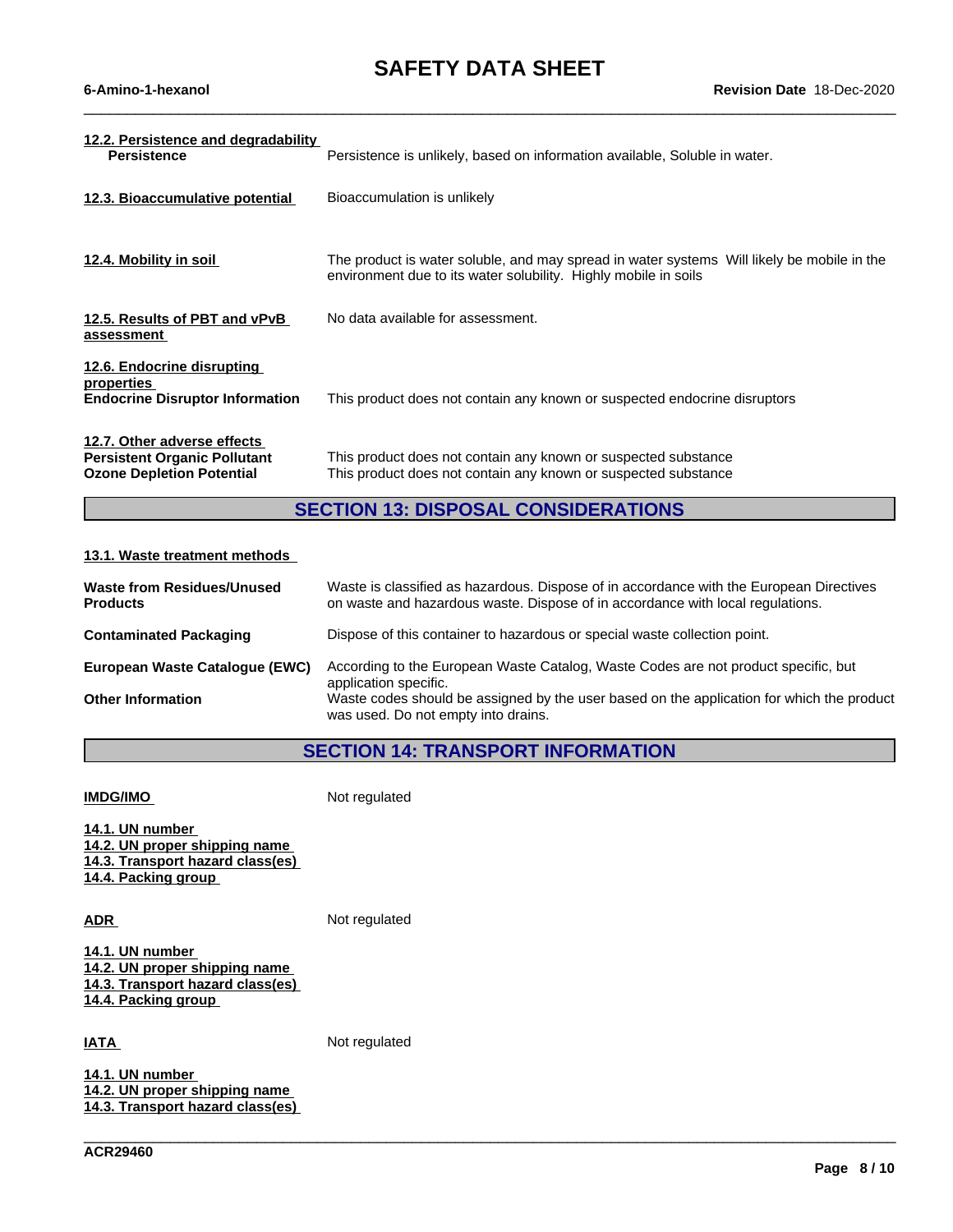$\_$  ,  $\_$  ,  $\_$  ,  $\_$  ,  $\_$  ,  $\_$  ,  $\_$  ,  $\_$  ,  $\_$  ,  $\_$  ,  $\_$  ,  $\_$  ,  $\_$  ,  $\_$  ,  $\_$  ,  $\_$  ,  $\_$  ,  $\_$  ,  $\_$  ,  $\_$  ,  $\_$  ,  $\_$  ,  $\_$  ,  $\_$  ,  $\_$  ,  $\_$  ,  $\_$  ,  $\_$  ,  $\_$  ,  $\_$  ,  $\_$  ,  $\_$  ,  $\_$  ,  $\_$  ,  $\_$  ,  $\_$  ,  $\_$  ,

#### **14.4. Packing group**

**14.5. Environmental hazards** No hazards identified

**14.6. Special precautions for user** No special precautions required

**14.7. Maritime transport in bulk according to IMO instruments**

Not applicable, packaged goods

### **SECTION 15: REGULATORY INFORMATION**

#### **15.1. Safety, health and environmental regulations/legislation specific for the substance or mixture**

#### **International Inventories**

X = listed, Europe (EINECS/ELINCS/NLP), U.S.A. (TSCA), Canada (DSL/NDSL), Philippines (PICCS), China (IECSC), Japan (ENCS), Australia (AICS), Korea (ECL).

| Component              | <b>EINECS</b> | <b>ELINCS</b> | <b>NLP</b> | <b>TSCA</b> | <b>DSL</b> | <b>NDSL</b> | <b>PICCS</b> | <b>ENCS</b> | <b>IECSC</b> | <b>AICS</b> | <b>KECL</b>                 |
|------------------------|---------------|---------------|------------|-------------|------------|-------------|--------------|-------------|--------------|-------------|-----------------------------|
| 6-Aminohexan-1<br>1-oi | 223-748-      |               |            |             |            |             |              |             |              |             | $-0138$<br>L/F<br><b>NE</b> |
|                        |               |               |            |             |            |             |              |             |              |             |                             |

Regulation (EC) No 649/2012 of the European Parliament and of the Council of 4 July 2012 concerning the export and **import of dangerous chemicals**

Not applicable

**National Regulations**

**WGK Classification** Water endangering class = 3 (self classification)

**UK** - Take note of Control of Substances Hazardous to Health Regulations (COSHH) 2002 and 2005 Amendment

#### **15.2. Chemical safety assessment**

A Chemical Safety Assessment/Report (CSA/CSR) has not been conducted

### **SECTION 16: OTHER INFORMATION**

#### **Full text of H-Statements referred to undersections 2 and 3**

H315 - Causes skin irritation

H319 - Causes serious eye irritation

H335 - May cause respiratory irritation

#### **Legend**

**CAS** - Chemical Abstracts Service **TSCA** - United States Toxic Substances Control Act Section 8(b)

**EINECS/ELINCS** - European Inventory of Existing Commercial Chemical **DSL/NDSL** - Canadian Domestic Substances List/Non-Domestic Substances/EU List of Notified Chemical Substances **PICCS** - Philippines Inventory of Chemicals and Chemical Substances **ENCS** - Japanese Existing and New Chemical Substances **IECSC** - Chinese Inventory of Existing Chemical Substances **AICS** - Australian Inventory of Chemical Substances<br>**KECL** - Korean Existing and Evaluated Chemical Substances **NZIoC** - New Zealand Inventory of Chemicals **KECL** - Korean Existing and Evaluated Chemical Substances

Inventory Substances List

**WEL** - Workplace Exposure Limit **TWA** - Time Weighted Average **ACGIH** - American Conference of Governmental Industrial Hygienists **IARC** - International Agency for Research on Cancer

\_\_\_\_\_\_\_\_\_\_\_\_\_\_\_\_\_\_\_\_\_\_\_\_\_\_\_\_\_\_\_\_\_\_\_\_\_\_\_\_\_\_\_\_\_\_\_\_\_\_\_\_\_\_\_\_\_\_\_\_\_\_\_\_\_\_\_\_\_\_\_\_\_\_\_\_\_\_\_\_\_\_\_\_\_\_\_\_\_\_\_\_\_\_